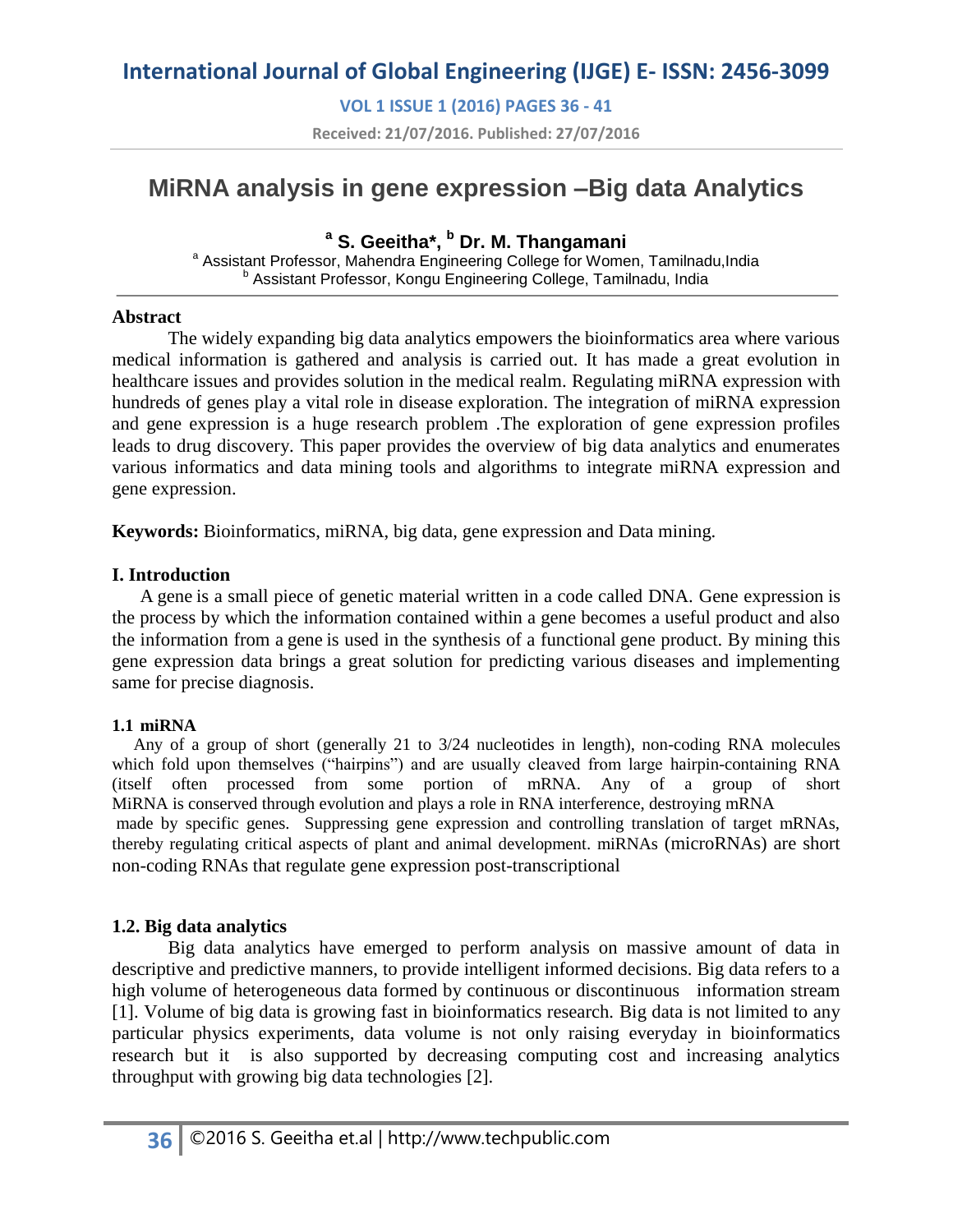**VOL 1 ISSUE 1 (2016) PAGES 36 - 41**

**Received: 21/07/2016. Published: 27/07/2016**

#### **II. Related Works**

Big data integrates the data and uncover the hidden values from data which aims making the sense of data. New methodologies, modelling, visualization, machine learning, etc., are included in the big data analytics [3].

### **2.1. Human Genome**

The human genome contains 21,000 genes approximately At any instant, each of our cells has some combination of these genes that can be turned on, and others are turned off. Scientists have to figure out which are on and which are off? Comparative analysis of the genes from a diseased and a normal cell will help the identification of the biochemical constitution of the proteins synthesized by the diseased genes. This information is used to synthesize drugs which combat with these proteins and reduce their effect.

#### **2.2. Microarray technology**

The microarray technology has the capacity to determine thousands of genes simultaneously. Analysing gene expression is very important in biological research. The data mining algorithms provide various tools to find the specific feature of gene expression in patients. Using this microarray technology, gene expression profiles acts as great medical diagnosis tool that provides the state of cell at molecular level [4] using microarray technology a sample that consists of gene both from normal and diseased persons is taken and spots are obtained for diseased genes if the gene is over expressed This expression pattern is then compared to the expression pattern of a gene [5] responsible for a disease.

### **2.3. miRNA with Gene Expression**

miRNA regulates hundreds and thousands of gene expression to find out cause of numerous diseases. The integration of miRNA expression data sets with gene expression is major key research problem in bioinformatics field. A cloud environment named BioVLAB-MMIA is introduced for integrated analysis of miRNA and mRNA in gene expression [6].

### **2.4. Mining algorithms and bioinformatics tools**

Classic Hungarian algorithm and Greedy algorithm is introduced for global alignment of bimolecular networks which is done in acceptable running time [7]. Regression based algorithm named bLARS that out performs the state of art algorithm that performs the regulatory interactions from a predefined target genes [8]. Khmer [9] is a software tool mainly used for preprocessing large amounts of genomic sequence data prior to analysis with conventional bioinformatics tools shown in Fig.1 and Fig.2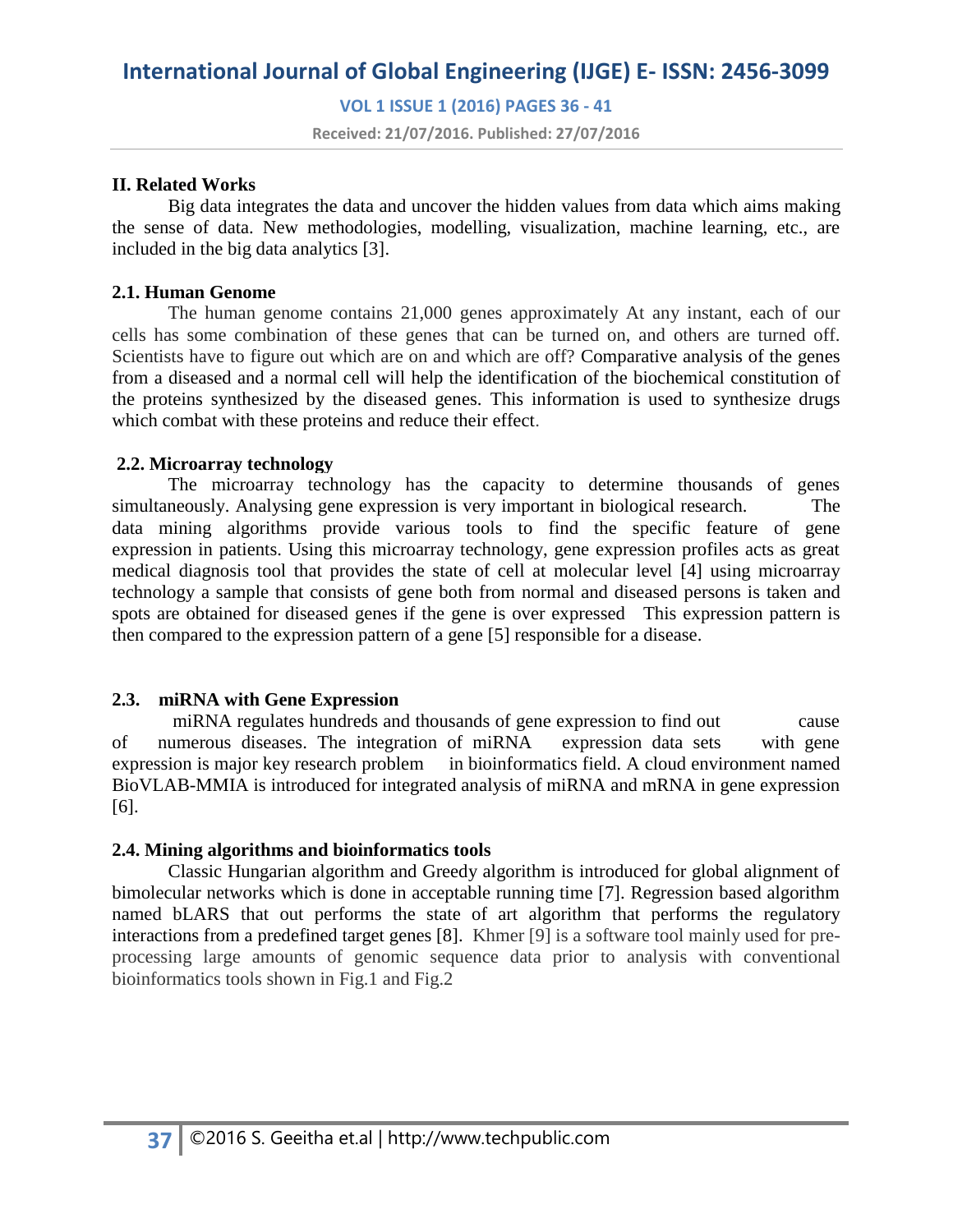**VOL 1 ISSUE 1 (2016) PAGES 36 - 41**

**Received: 21/07/2016. Published: 27/07/2016**



Fig.1 Data flow through Khmer software

Algorithms such as Hidden Markov model (HMM) [10] offer pattern recognition among data sets, in particular nucleotide sequences, Naïve Bayes and SVM (Support Vector Machine) are classification model that is obtained by applying a relatively simple method to a training data set and categorizes objects based on a set of features for each object respectively. ProMir, a HMM based tool **i**s a probabilistic co-learning model that is applied to predict human miRNA genes.

MiRFinder is an SVM-based tool that compares genome-wide and pair-wise sequences between related species. It identifies hairpin structures from a set of miRNA candidates and excludes nonrobust structures by SVM analysis of 18 different parameters. A BPP (Bit parallel Processing) algorithm [11] is implemented to quantify miRNAs that produces 91% accuracy and Bowtie sequence mapping tool is used to increase the speed of operation.

## **2.5 Mining Algorithm in Gene Expression**

Clustering techniques [12] reveals the natural structures and identify the patterns in the data and clustering algorithms are directly applied to the gene expression data. K-Means algorithm, partitions the data set into K disjoint subsets. Association rules provide relevant associations between different genes and gene expression. Other algorithms such as Apriori, FP growth and LPMiner can be implemented for pattern extraction.

## **2.6. Big data Analytics in Bioinformatics**

 Big data plays a significant role in medical field since big volume of data arises from huge amount of records stored for patients. Big velocity is arising when data is coming at high speed and big variety comprises to data sets with varying types [13]. The complexity of big data requires one to invent new softwares tools which help to analyse, store and visualize the data. Image processing, Signal processing and genomics are the three main areas where big data analytics concentrates. Some image techniques such as Computed tomography (CT, Photo acoustic imaging, mammography etc., are applied. Medical signals also possess high volume and velocity. Analysing genome [14] scale for diagnosing the diseases play a pivotal role in the bioinformatics field.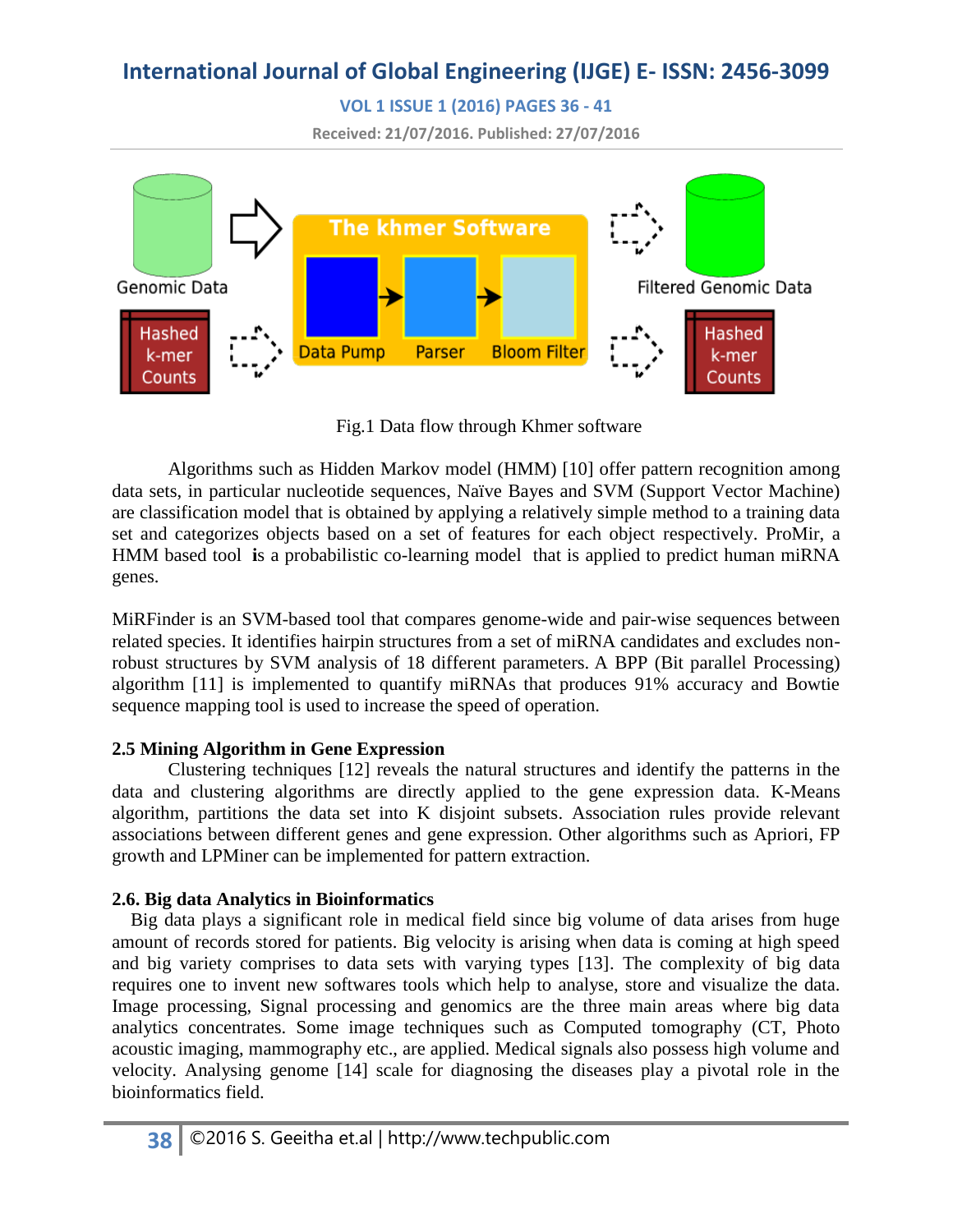## **VOL 1 ISSUE 1 (2016) PAGES 36 - 41**

**Received: 21/07/2016. Published: 27/07/2016**



Fig.2 Overview of Bioinformatics tool

## **III. Conclusion**

By comparing the gene profiles using various bioinformatics tools and data mining algorithms, it is possible to extract pattern of gene expression that is related to disease mechanisms. An insight at the individual genes still remains a drawback where it fails to account the connections between the genes. This paper concludes that by developing tools implementing algorithms with mathematical strategy and specific software clusters of correlated genes can be highlighted which helps to diagnosis the disease of a patient.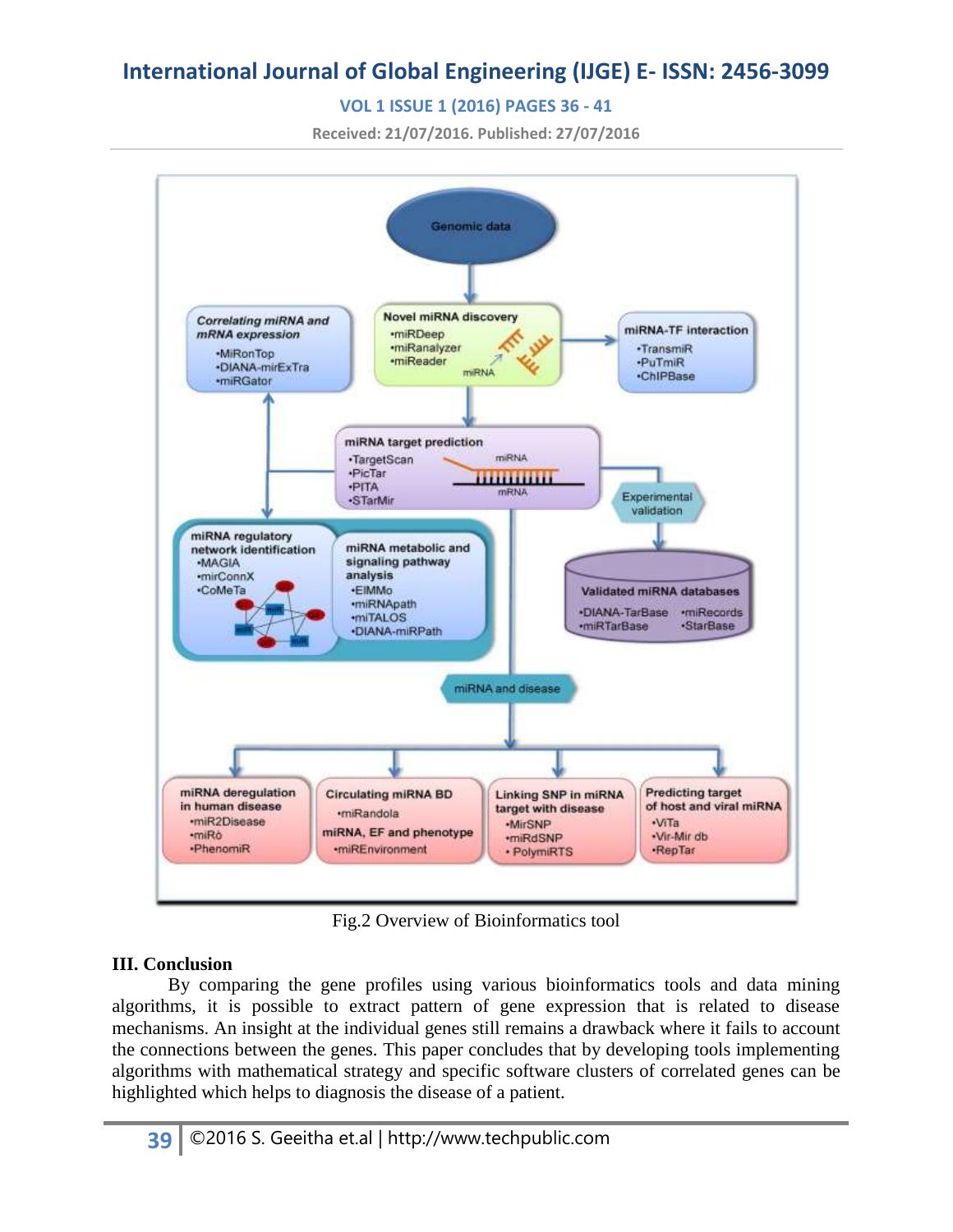## **VOL 1 ISSUE 1 (2016) PAGES 36 - 41**

**Received: 21/07/2016. Published: 27/07/2016**

#### **References:**

- 1. Hirak Kashyap, Hasin Afzal Ahmed, Nazrul Hoque, Swarup Roy, and Dhruba Kumar Bhattacharyya, Big Data Analytics in Bioinformatics: A Machine Learning Perspective, Journal of Latex Class Files, Vol. 13, No. 9, Pp.1.20, 2014.
- 2. R. J. Robison, "How big is the human genome Precision Medicine, January 2014.
- 3. Qiang Yang, Introduction to the IEEE Transactions on Big Data, IEEE transactions on Big Data ,Vol. 1, No. 1, 2015.
- 4. Rabindra kumar Singh, M. Sivabalakrishnan, , Feature Selection of Gene Expression Data for cancer Classification: A Review -Big Data, Cloud and Computing Challenges[,Procedia](http://www.sciencedirect.com/science/journal/18770509)  [Computer Science,](http://www.sciencedirect.com/science/journal/18770509) Elsvier [,Vol. 50,](http://www.sciencedirect.com/science/journal/18770509/50/supp/C) Pp. 52-57, 2015.
- 5. Premier Biosoft, Accelerating Research in Life sciences, [http://www.premierbiosoft.com/tech\\_notes/microarray.html.](http://www.premierbiosoft.com/tech_notes/microarray.html)
- 6. [Hyungro Lee](http://ieeexplore.ieee.org/search/searchresult.jsp?searchWithin=%22Authors%22:.QT.Hyungro%20Lee.QT.&newsearch=true) , [Youngik Yang](http://ieeexplore.ieee.org/search/searchresult.jsp?searchWithin=%22Authors%22:.QT.Youngik%20Yang.QT.&newsearch=true) ; [Heejoon Chae](http://ieeexplore.ieee.org/search/searchresult.jsp?searchWithin=%22Authors%22:.QT.Heejoon%20Chae.QT.&newsearch=true) ; [Seungyoon Nam](http://ieeexplore.ieee.org/search/searchresult.jsp?searchWithin=%22Authors%22:.QT.Seungyoon%20Nam.QT.&newsearch=true) ; [Donghoon](http://ieeexplore.ieee.org/search/searchresult.jsp?searchWithin=%22Authors%22:.QT.Donghoon%20Choi.QT.&newsearch=true)  [Choi](http://ieeexplore.ieee.org/search/searchresult.jsp?searchWithin=%22Authors%22:.QT.Donghoon%20Choi.QT.&newsearch=true) ; [Patanachai Tangchaisin](http://ieeexplore.ieee.org/search/searchresult.jsp?searchWithin=%22Authors%22:.QT.Patanachai%20Tangchaisin.QT.&newsearch=true) ; [Chathura Herath](http://ieeexplore.ieee.org/search/searchresult.jsp?searchWithin=%22Authors%22:.QT.Chathura%20Herath.QT.&newsearch=true) ; [Suresh Marru](http://ieeexplore.ieee.org/search/searchresult.jsp?searchWithin=%22Authors%22:.QT.Suresh%20Marru.QT.&newsearch=true) ; [Kenneth P. Nephew](http://ieeexplore.ieee.org/search/searchresult.jsp?searchWithin=%22Authors%22:.QT.Kenneth%20P.%20Nephew.QT.&newsearch=true) ; [Sun](http://ieeexplore.ieee.org/search/searchresult.jsp?searchWithin=%22Authors%22:.QT.Sun%20Kim.QT.&newsearch=true)  [Kim,](http://ieeexplore.ieee.org/search/searchresult.jsp?searchWithin=%22Authors%22:.QT.Sun%20Kim.QT.&newsearch=true) BioVLAB-MMIA: A Cloud Environment for microRNA and mRNA Integrated Analysis (MMIA) on Amazon EC2, IEEE Transactions on NanoBioscience, Vol.11, No.3, Pp.266 – 272, 2012.
- 7. [Jiang Xie](http://ieeexplore.ieee.org/search/searchresult.jsp?searchWithin=%22Authors%22:.QT.Jiang%20Xie.QT.&newsearch=true) , [Chaojuan Xiang](http://ieeexplore.ieee.org/search/searchresult.jsp?searchWithin=%22Authors%22:.QT.Chaojuan%20Xiang.QT.&newsearch=true) ; [Jin Ma](http://ieeexplore.ieee.org/search/searchresult.jsp?searchWithin=%22Authors%22:.QT.Jin%20Ma.QT.&newsearch=true) ; [Jun Tan](http://ieeexplore.ieee.org/search/searchresult.jsp?searchWithin=%22Authors%22:.QT.Jun%20Tan.QT.&newsearch=true) ; [Tieqiao Wen](http://ieeexplore.ieee.org/search/searchresult.jsp?searchWithin=%22Authors%22:.QT.Tieqiao%20Wen.QT.&newsearch=true) ; [Jinzhi Lei](http://ieeexplore.ieee.org/search/searchresult.jsp?searchWithin=%22Authors%22:.QT.Jinzhi%20Lei.QT.&newsearch=true) ; [Qing Nie,](http://ieeexplore.ieee.org/search/searchresult.jsp?searchWithin=%22Authors%22:.QT.Qing%20Nie.QT.&newsearch=true) An Adaptive Hybrid Algorithm for Global Network Alignment, [IEEE/ACM Transactions on](http://ieeexplore.ieee.org/xpl/RecentIssue.jsp?punumber=8857)  [Computational Biology and Bioinformatics, V](http://ieeexplore.ieee.org/xpl/RecentIssue.jsp?punumber=8857)ol.13 , No.3, Pp. 483-493, 2016.
- 8. [Nitin Singh](http://ieeexplore.ieee.org/search/searchresult.jsp?searchWithin=%22Authors%22:.QT.Nitin%20Singh.QT.&newsearch=true) , [Mathukumalli Vidyasagar,](http://ieeexplore.ieee.org/search/searchresult.jsp?searchWithin=%22Authors%22:.QT.Mathukumalli%20Vidyasagar.QT.&newsearch=true) bLARS: An Algorithm to Infer Gene Regulatory Networks, [IEEE/ACM Transactions on Computational Biology and Bioinformatics,V](http://ieeexplore.ieee.org/xpl/RecentIssue.jsp?punumber=8857)ol. 13 , No. 2, pp. 1295 - 1303, 2015.
- 9. C.T. Brown and et al., "khmer: genomic data filtering and partitioning software." [http://github.com/ged-lab/khmer.](http://github.com/ged-lab/khmer)
- 10. [Mauluda Akhtar,](http://nar.oxfordjournals.org/search?author1=Most+Mauluda+Akhtar&sortspec=date&submit=Submit) [Luigina Micolucci1,](http://nar.oxfordjournals.org/search?author1=Luigina+Micolucci&sortspec=date&submit=Submit) [Md Soriful Islam,](http://nar.oxfordjournals.org/search?author1=Md+Soriful+Islam&sortspec=date&submit=Submit) [Fabiola Olivieri,](http://nar.oxfordjournals.org/search?author1=Fabiola+Olivieri&sortspec=date&submit=Submit) and [Antonio](http://nar.oxfordjournals.org/search?author1=Antonio+Domenico+Procopio&sortspec=date&submit=Submit)  [Domenico Procopio,](http://nar.oxfordjournals.org/search?author1=Antonio+Domenico+Procopio&sortspec=date&submit=Submit) Bioinformatic tools for microRNA dissection, Nucleic Acid Research,Vol. 44 No. 11 , 2016.
- 11. Saleem.A, Amjesh.R, Vinoth Chandra S.S,An Improved Algorithm for miRNA profiling from Next Generation Sequencing Data, Springer International Publishing Switzerland,Vol.3, No.10, pp.38-47, 2016.
- 12. Denis A. Sarigiannis, Data infrastructure and data mining model of internal exposome , WP 7 Novel bioinformatics for predictive biomarker discovery, HEALs, Version 1, [http://www/heals-eu.eu/,](http://www/heals-eu.eu/) 2015.
- 13. Matthew Herland, Taghi M Khoshgoftaar , Randall Wald, **A** review of data mining using big data in health informatics**,** Journal Of Big Data,Springer OpenVol.1,No.2, 2014, DOI: 10.1186/2196-1115-1-2
- 14. [Ashwin Belle,](http://www.hindawi.com/19320381/) [Raghuram Thiagarajan,](http://www.hindawi.com/58720181/)[S. M. Reza Soroushmehr,](http://www.hindawi.com/78018279/) [Fatemeh Navidi,](http://www.hindawi.com/69847142/)4 [Daniel A.](http://www.hindawi.com/56369035/)  [Beard,](http://www.hindawi.com/56369035/) [Kayvan Najarian,](http://www.hindawi.com/87613053/) Big Data Analytics in Healthcare, BioMed Research International,vol.2015, No.10, 2015.